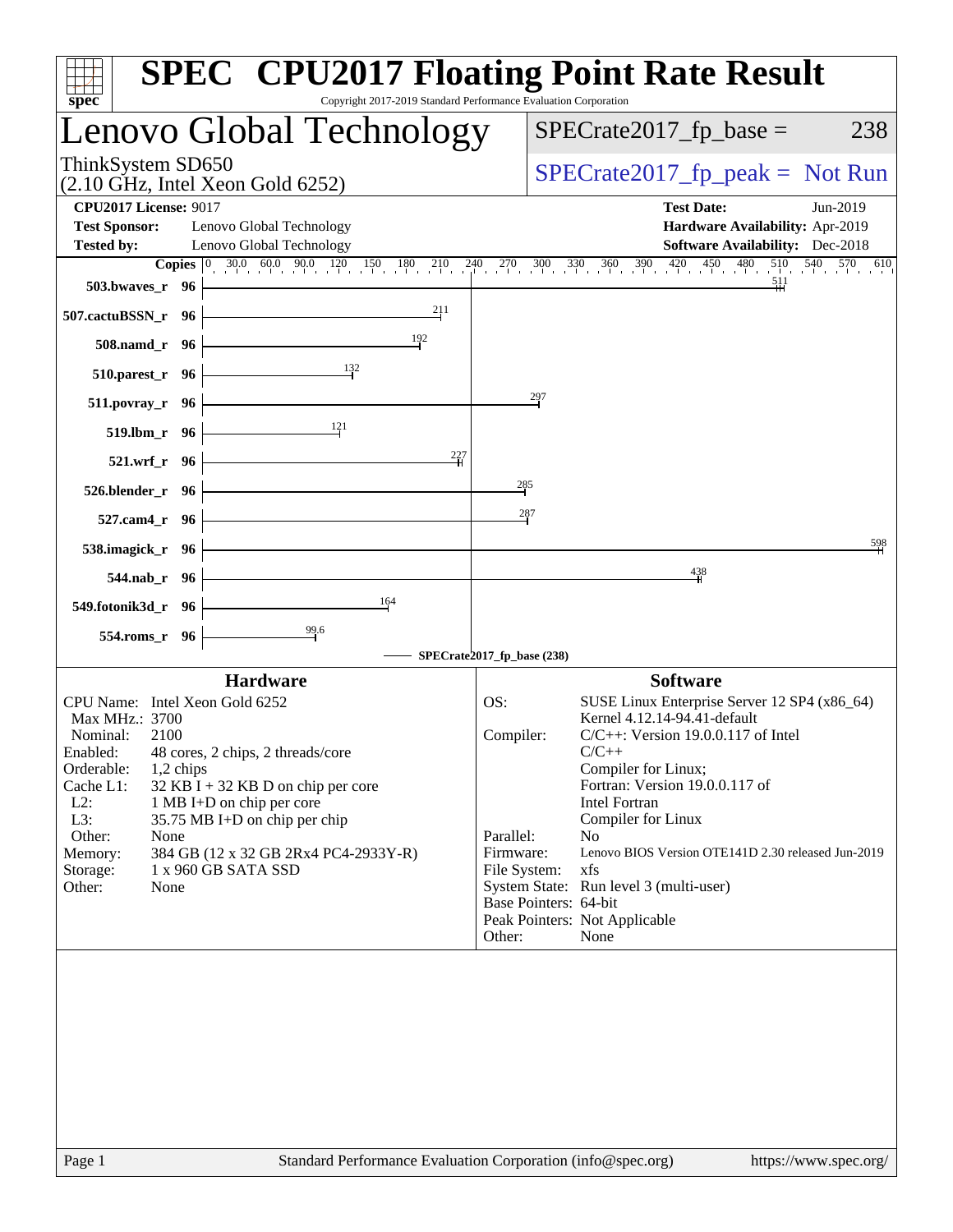

## Lenovo Global Technology

(2.10 GHz, Intel Xeon Gold 6252)

ThinkSystem SD650  $SPECrate2017$  fp\_peak = Not Run

 $SPECTate2017<sub>fp</sub> base = 238$ 

**[Test Sponsor:](http://www.spec.org/auto/cpu2017/Docs/result-fields.html#TestSponsor)** Lenovo Global Technology **[Hardware Availability:](http://www.spec.org/auto/cpu2017/Docs/result-fields.html#HardwareAvailability)** Apr-2019 **[Tested by:](http://www.spec.org/auto/cpu2017/Docs/result-fields.html#Testedby)** Lenovo Global Technology **[Software Availability:](http://www.spec.org/auto/cpu2017/Docs/result-fields.html#SoftwareAvailability)** Dec-2018

**[CPU2017 License:](http://www.spec.org/auto/cpu2017/Docs/result-fields.html#CPU2017License)** 9017 **[Test Date:](http://www.spec.org/auto/cpu2017/Docs/result-fields.html#TestDate)** Jun-2019

#### **[Results Table](http://www.spec.org/auto/cpu2017/Docs/result-fields.html#ResultsTable)**

|                           |               |                |                | <b>Base</b>    |       |                |            |               |                |              | <b>Peak</b>    |              |                |              |
|---------------------------|---------------|----------------|----------------|----------------|-------|----------------|------------|---------------|----------------|--------------|----------------|--------------|----------------|--------------|
| <b>Benchmark</b>          | <b>Copies</b> | <b>Seconds</b> | Ratio          | <b>Seconds</b> | Ratio | <b>Seconds</b> | Ratio      | <b>Copies</b> | <b>Seconds</b> | <b>Ratio</b> | <b>Seconds</b> | <b>Ratio</b> | <b>Seconds</b> | <b>Ratio</b> |
| 503.bwayes_r              | 96            | 1897           | 508            | 1874           | 514   | 1886           | 511        |               |                |              |                |              |                |              |
| 507.cactuBSSN r           | 96            | 577            | 211            | 577            | 211   | 577            | 211        |               |                |              |                |              |                |              |
| $508$ .namd $r$           | 96            | 476            | 192            | 477            | 191   | 475            | 192        |               |                |              |                |              |                |              |
| 510.parest_r              | 96            | 1906           | 132            | 1894           | 133   | 1909           | 132        |               |                |              |                |              |                |              |
| 511.povray_r              | 96            | 756            | 296            | 756            | 297   | 754            | 297        |               |                |              |                |              |                |              |
| 519.lbm r                 | 96            | 838            | 121            | 838            | 121   | 838            | 121        |               |                |              |                |              |                |              |
| $521.wrf$ r               | 96            | 949            | 227            | 953            | 226   | 939            | 229        |               |                |              |                |              |                |              |
| 526.blender r             | 96            | 514            | 285            | 513            | 285   | 513            | <u>285</u> |               |                |              |                |              |                |              |
| $527$ .cam $4r$           | 96            | 585            | 287            | 585            | 287   | 585            | 287        |               |                |              |                |              |                |              |
| 538.imagick_r             | 96            | 400            | 597            | 400            | 598   | 397            | 601        |               |                |              |                |              |                |              |
| $544$ .nab r              | 96            | 369            | 438            | 367            | 440   | 368            | 438        |               |                |              |                |              |                |              |
| 549.fotonik3d r           | 96            | 2286           | 164            | 2286           | 164   | 2286           | 164        |               |                |              |                |              |                |              |
| $554$ .roms_r             | 96            | 1530           | 99.7           | 1535           | 99.4  | 1531           | 99.6       |               |                |              |                |              |                |              |
| $SPECrate2017_fp\_base =$ |               |                | 238            |                |       |                |            |               |                |              |                |              |                |              |
| $SPECrate2017$ fp peak =  |               |                | <b>Not Run</b> |                |       |                |            |               |                |              |                |              |                |              |

Results appear in the [order in which they were run.](http://www.spec.org/auto/cpu2017/Docs/result-fields.html#RunOrder) Bold underlined text [indicates a median measurement.](http://www.spec.org/auto/cpu2017/Docs/result-fields.html#Median)

#### **[Submit Notes](http://www.spec.org/auto/cpu2017/Docs/result-fields.html#SubmitNotes)**

 The numactl mechanism was used to bind copies to processors. The config file option 'submit' was used to generate numactl commands to bind each copy to a specific processor. For details, please see the config file.

#### **[Operating System Notes](http://www.spec.org/auto/cpu2017/Docs/result-fields.html#OperatingSystemNotes)**

Stack size set to unlimited using "ulimit -s unlimited"

#### **[General Notes](http://www.spec.org/auto/cpu2017/Docs/result-fields.html#GeneralNotes)**

Environment variables set by runcpu before the start of the run: LD\_LIBRARY\_PATH = "/home/cpu2017-1.0.5-ic19/lib/intel64"

 Binaries compiled on a system with 1x Intel Core i9-799X CPU + 32GB RAM memory using Redhat Enterprise Linux 7.5 Transparent Huge Pages enabled by default Prior to runcpu invocation Filesystem page cache synced and cleared with: sync; echo 3> /proc/sys/vm/drop\_caches runcpu command invoked through numactl i.e.: numactl --interleave=all runcpu <etc> NA: The test sponsor attests, as of date of publication, that CVE-2017-5754 (Meltdown) is mitigated in the system as tested and documented.

**(Continued on next page)**

| Page 2 | Standard Performance Evaluation Corporation (info@spec.org) | https://www.spec.org/ |
|--------|-------------------------------------------------------------|-----------------------|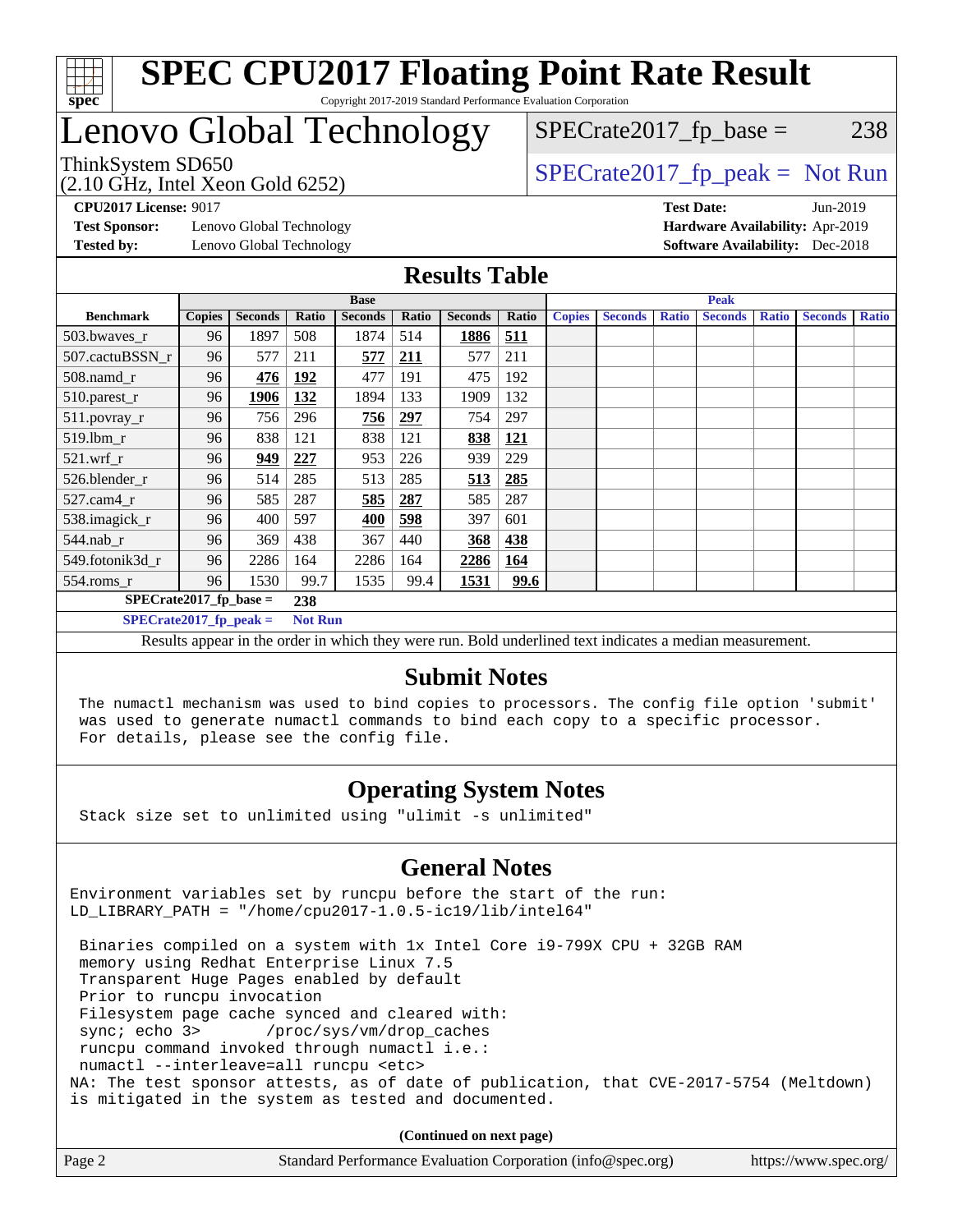

### Lenovo Global Technology

 $SPECTate2017<sub>fp</sub> base = 238$ 

(2.10 GHz, Intel Xeon Gold 6252)

ThinkSystem SD650  $SPECrate2017$  fp\_peak = Not Run

**[Test Sponsor:](http://www.spec.org/auto/cpu2017/Docs/result-fields.html#TestSponsor)** Lenovo Global Technology **[Hardware Availability:](http://www.spec.org/auto/cpu2017/Docs/result-fields.html#HardwareAvailability)** Apr-2019 **[Tested by:](http://www.spec.org/auto/cpu2017/Docs/result-fields.html#Testedby)** Lenovo Global Technology **[Software Availability:](http://www.spec.org/auto/cpu2017/Docs/result-fields.html#SoftwareAvailability)** Dec-2018

**[CPU2017 License:](http://www.spec.org/auto/cpu2017/Docs/result-fields.html#CPU2017License)** 9017 **[Test Date:](http://www.spec.org/auto/cpu2017/Docs/result-fields.html#TestDate)** Jun-2019

#### **[General Notes \(Continued\)](http://www.spec.org/auto/cpu2017/Docs/result-fields.html#GeneralNotes)**

Yes: The test sponsor attests, as of date of publication, that CVE-2017-5753 (Spectre variant 1) is mitigated in the system as tested and documented. Yes: The test sponsor attests, as of date of publication, that CVE-2017-5715 (Spectre variant 2) is mitigated in the system as tested and documented. Yes: The test sponsor attests, as of date of publication, that CVE-2018-3640 (Spectre variant 3a) is mitigated in the system as tested and documented. Yes: The test sponsor attests, as of date of publication, that CVE-2018-3639 (Spectre variant 4) is mitigated in the system as tested and documented.

#### **[Platform Notes](http://www.spec.org/auto/cpu2017/Docs/result-fields.html#PlatformNotes)**

Page 3 Standard Performance Evaluation Corporation [\(info@spec.org\)](mailto:info@spec.org) <https://www.spec.org/> BIOS configuration: Choose Operating Mode set to Maximum Performance Choose Operating Mode set to Custom Mode MONITOR/MWAIT set to Enable DCU Streamer Prefetcher set to Disable SNC set to Enable LLC dead line alloc set to Disable Sysinfo program /home/cpu2017-1.0.5-ic19/bin/sysinfo Rev: r5974 of 2018-05-19 9bcde8f2999c33d61f64985e45859ea9 running on linux-55rv Thu Jun 13 22:07:04 2019 SUT (System Under Test) info as seen by some common utilities. For more information on this section, see <https://www.spec.org/cpu2017/Docs/config.html#sysinfo> From /proc/cpuinfo model name : Intel(R) Xeon(R) Gold 6252 CPU @ 2.10GHz 2 "physical id"s (chips) 96 "processors" cores, siblings (Caution: counting these is hw and system dependent. The following excerpts from /proc/cpuinfo might not be reliable. Use with caution.) cpu cores : 24 siblings : 48 physical 0: cores 0 1 2 3 4 5 6 8 9 10 11 12 13 16 17 18 19 20 21 25 26 27 28 29 physical 1: cores 0 1 2 3 4 5 6 8 9 10 11 12 13 16 17 18 19 20 21 25 26 27 28 29 From lscpu: Architecture: x86\_64 CPU op-mode(s): 32-bit, 64-bit Byte Order: Little Endian CPU(s): 96 On-line CPU(s) list: 0-95 Thread(s) per core: 2 Core(s) per socket: 24 Socket(s): 2 **(Continued on next page)**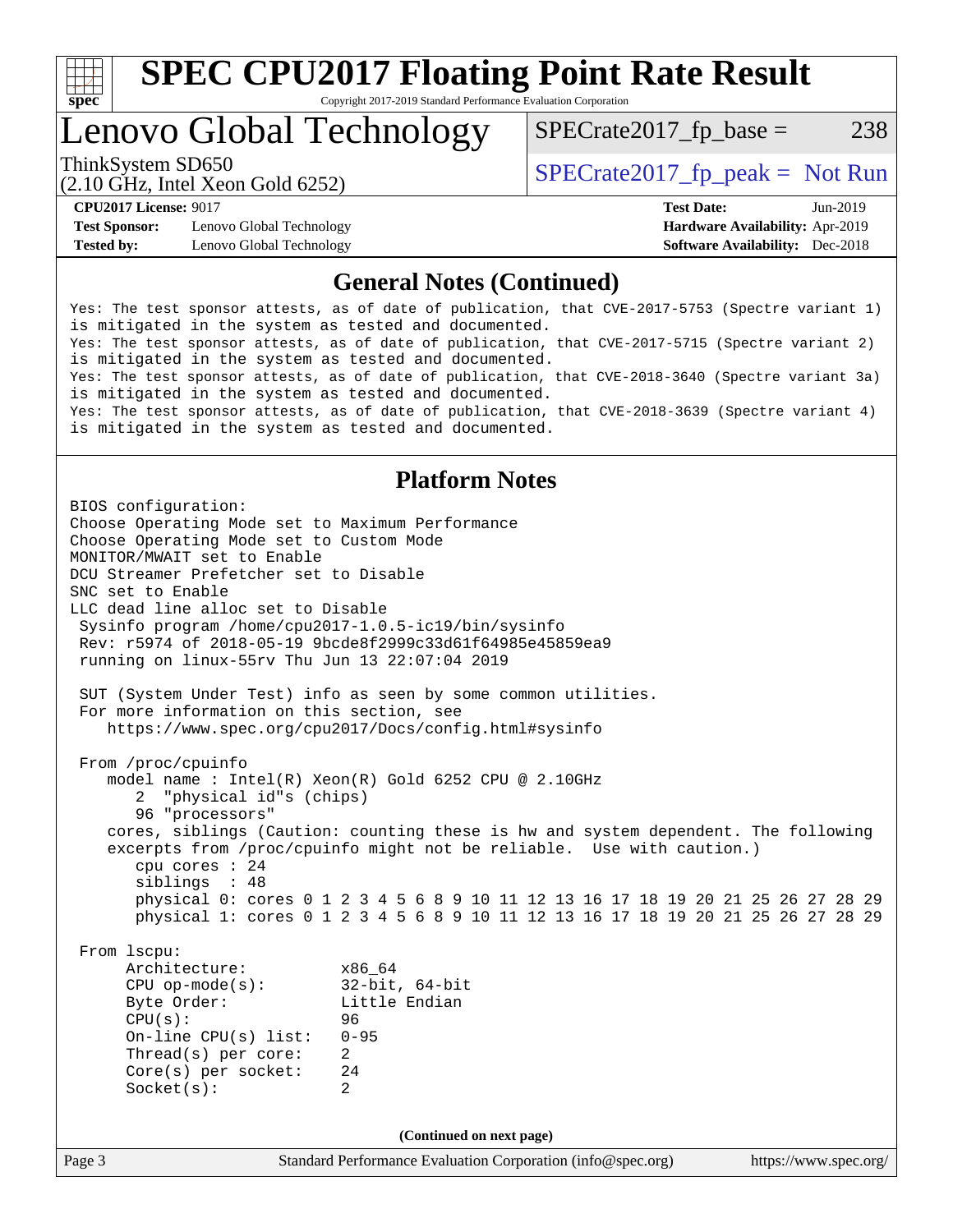

### Lenovo Global Technology

ThinkSystem SD650<br>  $(2.10 \text{ GHz})$  Intel Xeon Gold 6252)  $SPECTate2017_fp\_base = 238$ 

(2.10 GHz, Intel Xeon Gold 6252)

**[Test Sponsor:](http://www.spec.org/auto/cpu2017/Docs/result-fields.html#TestSponsor)** Lenovo Global Technology **[Hardware Availability:](http://www.spec.org/auto/cpu2017/Docs/result-fields.html#HardwareAvailability)** Apr-2019 **[Tested by:](http://www.spec.org/auto/cpu2017/Docs/result-fields.html#Testedby)** Lenovo Global Technology **[Software Availability:](http://www.spec.org/auto/cpu2017/Docs/result-fields.html#SoftwareAvailability)** Dec-2018

### **[CPU2017 License:](http://www.spec.org/auto/cpu2017/Docs/result-fields.html#CPU2017License)** 9017 **[Test Date:](http://www.spec.org/auto/cpu2017/Docs/result-fields.html#TestDate)** Jun-2019

#### **[Platform Notes \(Continued\)](http://www.spec.org/auto/cpu2017/Docs/result-fields.html#PlatformNotes)**

| NUMA $node(s):$            | 4                                                                                    |
|----------------------------|--------------------------------------------------------------------------------------|
| Vendor ID:                 | GenuineIntel                                                                         |
| CPU family:                | 6                                                                                    |
| Model:                     | 85                                                                                   |
| Model name:                | $Intel(R) Xeon(R) Gold 6252 CPU @ 2.10GHz$                                           |
| Stepping:                  | 6                                                                                    |
| CPU MHz:                   | 2100.000                                                                             |
| $CPU$ $max$ $MHz$ :        | 3700.0000                                                                            |
| CPU min MHz:               | 1000.0000                                                                            |
| BogoMIPS:                  | 4200.00                                                                              |
| Virtualization:            | $VT - x$                                                                             |
| L1d cache:                 | 32K                                                                                  |
| Lli cache:                 | 32K                                                                                  |
| $L2$ cache:                | 1024K                                                                                |
| L3 cache:                  | 36608K                                                                               |
| NUMA node0 CPU(s):         | $0-3, 7-9, 13-15, 19, 20, 48-51, 55-57, 61-63, 67, 68$                               |
| NUMA nodel CPU(s):         | $4-6$ , 10-12, 16-18, 21-23, 52-54, 58-60, 64-66, 69-71                              |
| NUMA $node2$ $CPU(s)$ :    | 24-27, 31-33, 37-39, 43, 44, 72-75, 79-81, 85-87, 91, 92                             |
| NUMA node3 CPU(s):         | 28-30, 34-36, 40-42, 45-47, 76-78, 82-84, 88-90, 93-95                               |
| Flaqs:                     | fpu vme de pse tsc msr pae mce cx8 apic sep mtrr pge mca cmov                        |
|                            | pat pse36 clflush dts acpi mmx fxsr sse sse2 ss ht tm pbe syscall nx pdpelgb rdtscp  |
|                            | lm constant_tsc art arch_perfmon pebs bts rep_good nopl xtopology nonstop_tsc cpuid  |
|                            | aperfmperf pni pclmulqdq dtes64 monitor ds_cpl vmx smx est tm2 ssse3 sdbg fma cx16   |
|                            | xtpr pdcm pcid dca sse4_1 sse4_2 x2apic movbe popcnt tsc_deadline_timer aes xsave    |
|                            | avx f16c rdrand lahf_lm abm 3dnowprefetch cpuid_fault epb cat_13 cdp_13              |
|                            | invpcid_single intel_ppin ssbd mba ibrs ibpb stibp tpr_shadow vnmi flexpriority ept  |
|                            | vpid fsgsbase tsc_adjust bmil hle avx2 smep bmi2 erms invpcid rtm cqm mpx rdt_a      |
|                            | avx512f avx512dq rdseed adx smap clflushopt clwb intel_pt avx512cd avx512bw avx512vl |
|                            |                                                                                      |
|                            | xsaveopt xsavec xgetbvl xsaves cqm_llc cqm_occup_llc cqm_mbm_total cqm_mbm_local     |
|                            | dtherm ida arat pln pts pku ospke avx512_vnni flush_lld arch_capabilities            |
|                            |                                                                                      |
| /proc/cpuinfo cache data   |                                                                                      |
| cache size : 36608 KB      |                                                                                      |
|                            |                                                                                      |
|                            | From numactl --hardware WARNING: a numactl 'node' might or might not correspond to a |
| physical chip.             |                                                                                      |
| $available: 4 nodes (0-3)$ |                                                                                      |
|                            | node 0 cpus: 0 1 2 3 7 8 9 13 14 15 19 20 48 49 50 51 55 56 57 61 62 63 67 68        |
| node 0 size: 96364 MB      |                                                                                      |
| node 0 free: 95993 MB      |                                                                                      |
|                            | node 1 cpus: 4 5 6 10 11 12 16 17 18 21 22 23 52 53 54 58 59 60 64 65 66 69 70 71    |
| node 1 size: 96724 MB      |                                                                                      |
| node 1 free: 96183 MB      |                                                                                      |
|                            | node 2 cpus: 24 25 26 27 31 32 33 37 38 39 43 44 72 73 74 75 79 80 81 85 86 87 91 92 |
| node 2 size: 96753 MB      |                                                                                      |
| node 2 free: 96519 MB      |                                                                                      |
|                            | node 3 cpus: 28 29 30 34 35 36 40 41 42 45 46 47 76 77 78 82 83 84 88 89 90 93 94 95 |
|                            |                                                                                      |
|                            | (Continued on next page)                                                             |
|                            |                                                                                      |

Page 4 Standard Performance Evaluation Corporation [\(info@spec.org\)](mailto:info@spec.org) <https://www.spec.org/>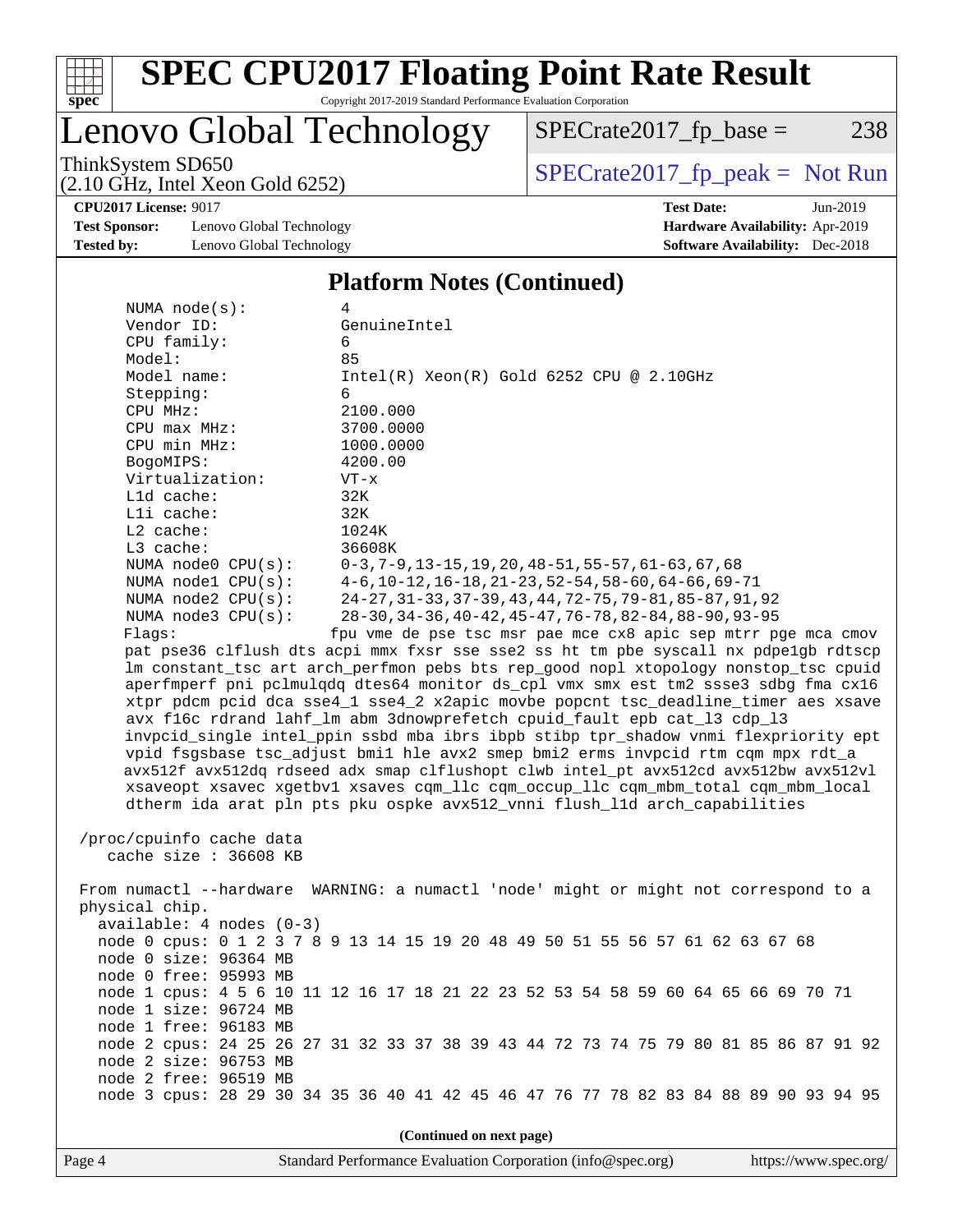| <b>SPEC CPU2017 Floating Point Rate Result</b><br>spec<br>Copyright 2017-2019 Standard Performance Evaluation Corporation                                                                                                                                                                                                                                                                                                                                                                                                                   |                                                                                                            |
|---------------------------------------------------------------------------------------------------------------------------------------------------------------------------------------------------------------------------------------------------------------------------------------------------------------------------------------------------------------------------------------------------------------------------------------------------------------------------------------------------------------------------------------------|------------------------------------------------------------------------------------------------------------|
| <b>Lenovo Global Technology</b>                                                                                                                                                                                                                                                                                                                                                                                                                                                                                                             | $SPECrate2017_fp\_base =$<br>238                                                                           |
| ThinkSystem SD650<br>$(2.10 \text{ GHz}, \text{Intel Xeon Gold } 6252)$                                                                                                                                                                                                                                                                                                                                                                                                                                                                     | $SPECTate2017$ _fp_peak = Not Run                                                                          |
| <b>CPU2017 License: 9017</b><br><b>Test Sponsor:</b><br>Lenovo Global Technology<br><b>Tested by:</b><br>Lenovo Global Technology                                                                                                                                                                                                                                                                                                                                                                                                           | <b>Test Date:</b><br>Jun-2019<br>Hardware Availability: Apr-2019<br><b>Software Availability:</b> Dec-2018 |
| <b>Platform Notes (Continued)</b>                                                                                                                                                                                                                                                                                                                                                                                                                                                                                                           |                                                                                                            |
| node 3 size: 96750 MB<br>node 3 free: 96501 MB<br>node distances:<br>$\overline{1}$<br>2<br>node<br>$\mathbf{0}$<br>3<br>0 :<br>21<br>21<br>10<br>11<br>21<br>21<br>11 10<br>1:<br>2:<br>21<br>21<br>10 <sup>1</sup><br>11<br>3:<br>21<br>11<br>21<br>10<br>From /proc/meminfo<br>MemTotal:<br>395870916 kB<br>HugePages_Total:<br>0                                                                                                                                                                                                        |                                                                                                            |
| Hugepagesize:<br>2048 kB<br>From /etc/*release* /etc/*version*<br>SuSE-release:<br>SUSE Linux Enterprise Server 12 (x86_64)<br>$VERSION = 12$<br>$PATCHLEVEL = 4$<br># This file is deprecated and will be removed in a future service pack or release.<br># Please check /etc/os-release for details about this release.<br>os-release:<br>NAME="SLES"<br>VERSION="12-SP4"<br>VERSION ID="12.4"<br>PRETTY_NAME="SUSE Linux Enterprise Server 12 SP4"<br>ID="sles"<br>$ANSI$ _COLOR=" $0:32$ "<br>$CPE\_NAME = "cpe://o:suse: sles:12:sp4"$ |                                                                                                            |
| uname $-a$ :<br>Linux linux-55rv 4.12.14-94.41-default #1 SMP Wed Oct 31 12:25:04 UTC 2018 (3090901)<br>x86 64 x86 64 x86 64 GNU/Linux                                                                                                                                                                                                                                                                                                                                                                                                      |                                                                                                            |
| Kernel self-reported vulnerability status:                                                                                                                                                                                                                                                                                                                                                                                                                                                                                                  |                                                                                                            |
| Not affected<br>CVE-2017-5754 (Meltdown):<br>CVE-2017-5753 (Spectre variant 1): Mitigation: __user pointer sanitization<br>CVE-2017-5715 (Spectre variant 2): Mitigation: Indirect Branch Restricted Speculation,<br>IBPB, IBRS FW                                                                                                                                                                                                                                                                                                          |                                                                                                            |
| run-level 3 Jun 13 22:03                                                                                                                                                                                                                                                                                                                                                                                                                                                                                                                    |                                                                                                            |
| SPEC is set to: /home/cpu2017-1.0.5-ic19<br>Type Size Used Avail Use% Mounted on<br>Filesystem<br>xfs 893G 72G 822G<br>/dev/sdb3<br>$8\frac{6}{6}$ /                                                                                                                                                                                                                                                                                                                                                                                        |                                                                                                            |
| (Continued on next page)                                                                                                                                                                                                                                                                                                                                                                                                                                                                                                                    |                                                                                                            |

Page 5 Standard Performance Evaluation Corporation [\(info@spec.org\)](mailto:info@spec.org) <https://www.spec.org/>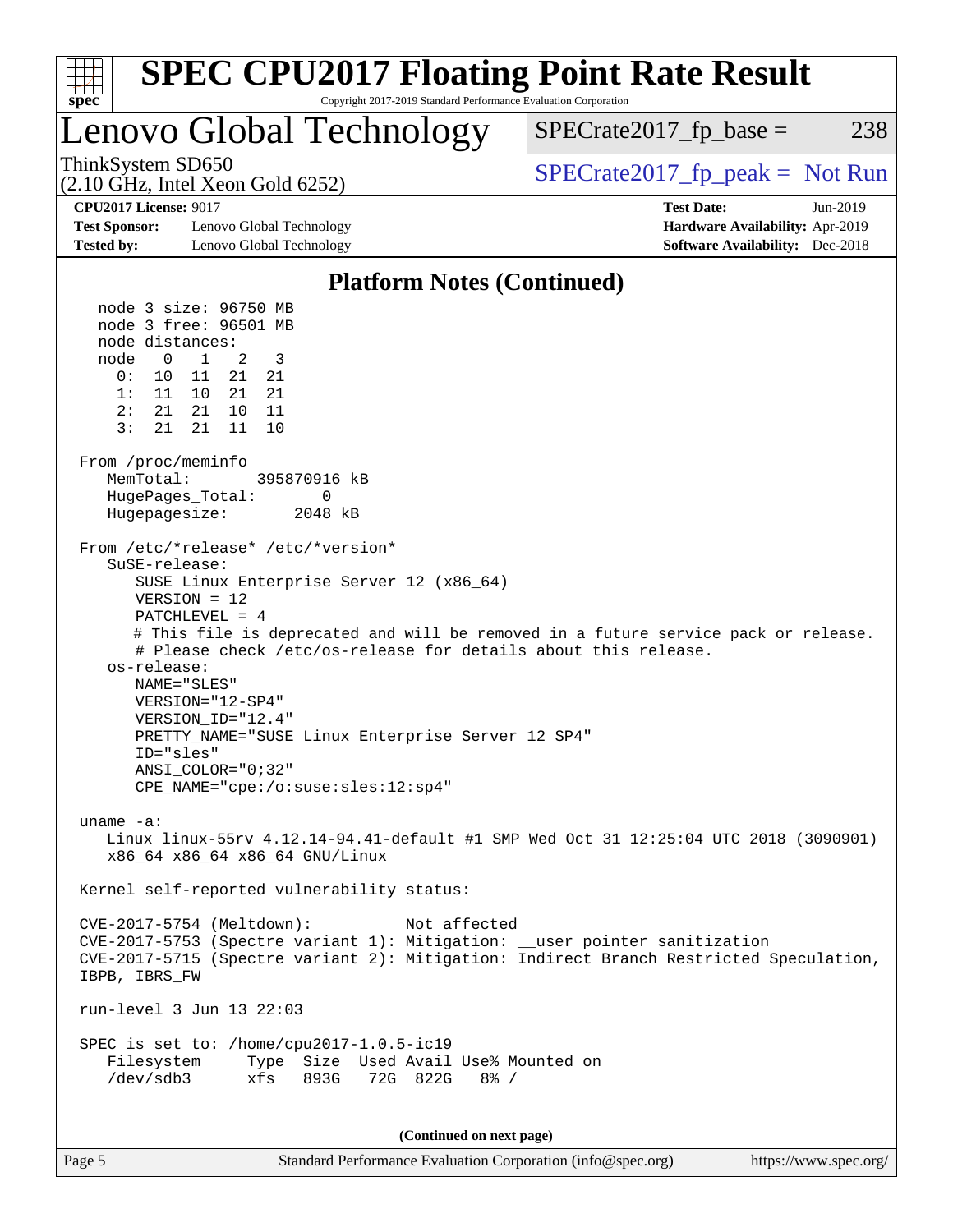

### Lenovo Global Technology

ThinkSystem SD650  $SPECrate2017$  fp\_peak = Not Run

 $SPECTate2017<sub>fp</sub> base = 238$ 

(2.10 GHz, Intel Xeon Gold 6252)

**[CPU2017 License:](http://www.spec.org/auto/cpu2017/Docs/result-fields.html#CPU2017License)** 9017 **[Test Date:](http://www.spec.org/auto/cpu2017/Docs/result-fields.html#TestDate)** Jun-2019

**[Test Sponsor:](http://www.spec.org/auto/cpu2017/Docs/result-fields.html#TestSponsor)** Lenovo Global Technology **[Hardware Availability:](http://www.spec.org/auto/cpu2017/Docs/result-fields.html#HardwareAvailability)** Apr-2019 **[Tested by:](http://www.spec.org/auto/cpu2017/Docs/result-fields.html#Testedby)** Lenovo Global Technology **[Software Availability:](http://www.spec.org/auto/cpu2017/Docs/result-fields.html#SoftwareAvailability)** Dec-2018

#### **[Platform Notes \(Continued\)](http://www.spec.org/auto/cpu2017/Docs/result-fields.html#PlatformNotes)**

 Additional information from dmidecode follows. WARNING: Use caution when you interpret this section. The 'dmidecode' program reads system data which is "intended to allow hardware to be accurately determined", but the intent may not be met, as there are frequent changes to hardware, firmware, and the "DMTF SMBIOS" standard. BIOS Lenovo -[OTE141D-2.30]- 06/11/2019 Memory: 4x NO DIMM NO DIMM 12x Samsung M393A4K40CB2-CVF 32 GB 2 rank 2933 (End of data from sysinfo program) **[Compiler Version Notes](http://www.spec.org/auto/cpu2017/Docs/result-fields.html#CompilerVersionNotes)** ============================================================================== CC 519.lbm\_r(base) 538.imagick\_r(base) 544.nab\_r(base) ------------------------------------------------------------------------------ Intel(R) C Intel(R) 64 Compiler for applications running on Intel(R) 64, Version 19.0.0.117 Build 20180804 Copyright (C) 1985-2018 Intel Corporation. All rights reserved. ------------------------------------------------------------------------------ ============================================================================== CXXC 508.namd\_r(base) 510.parest\_r(base) ------------------------------------------------------------------------------ Intel(R) C++ Intel(R) 64 Compiler for applications running on Intel(R) 64, Version 19.0.0.117 Build 20180804 Copyright (C) 1985-2018 Intel Corporation. All rights reserved. ------------------------------------------------------------------------------ ============================================================================== CC 511.povray r(base) 526.blender r(base) ------------------------------------------------------------------------------ Intel(R)  $C++$  Intel(R) 64 Compiler for applications running on Intel(R) 64, Version 19.0.0.117 Build 20180804 Copyright (C) 1985-2018 Intel Corporation. All rights reserved. Intel(R) C Intel(R) 64 Compiler for applications running on Intel(R)  $64$ , Version 19.0.0.117 Build 20180804 Copyright (C) 1985-2018 Intel Corporation. All rights reserved. ------------------------------------------------------------------------------ ============================================================================== FC 507.cactuBSSN\_r(base) ------------------------------------------------------------------------------ Intel(R) C++ Intel(R) 64 Compiler for applications running on Intel(R) 64, Version 19.0.0.117 Build 20180804 Copyright (C) 1985-2018 Intel Corporation. All rights reserved.

**(Continued on next page)**

| Page 6 | Standard Performance Evaluation Corporation (info@spec.org) | https://www.spec.org/ |
|--------|-------------------------------------------------------------|-----------------------|
|--------|-------------------------------------------------------------|-----------------------|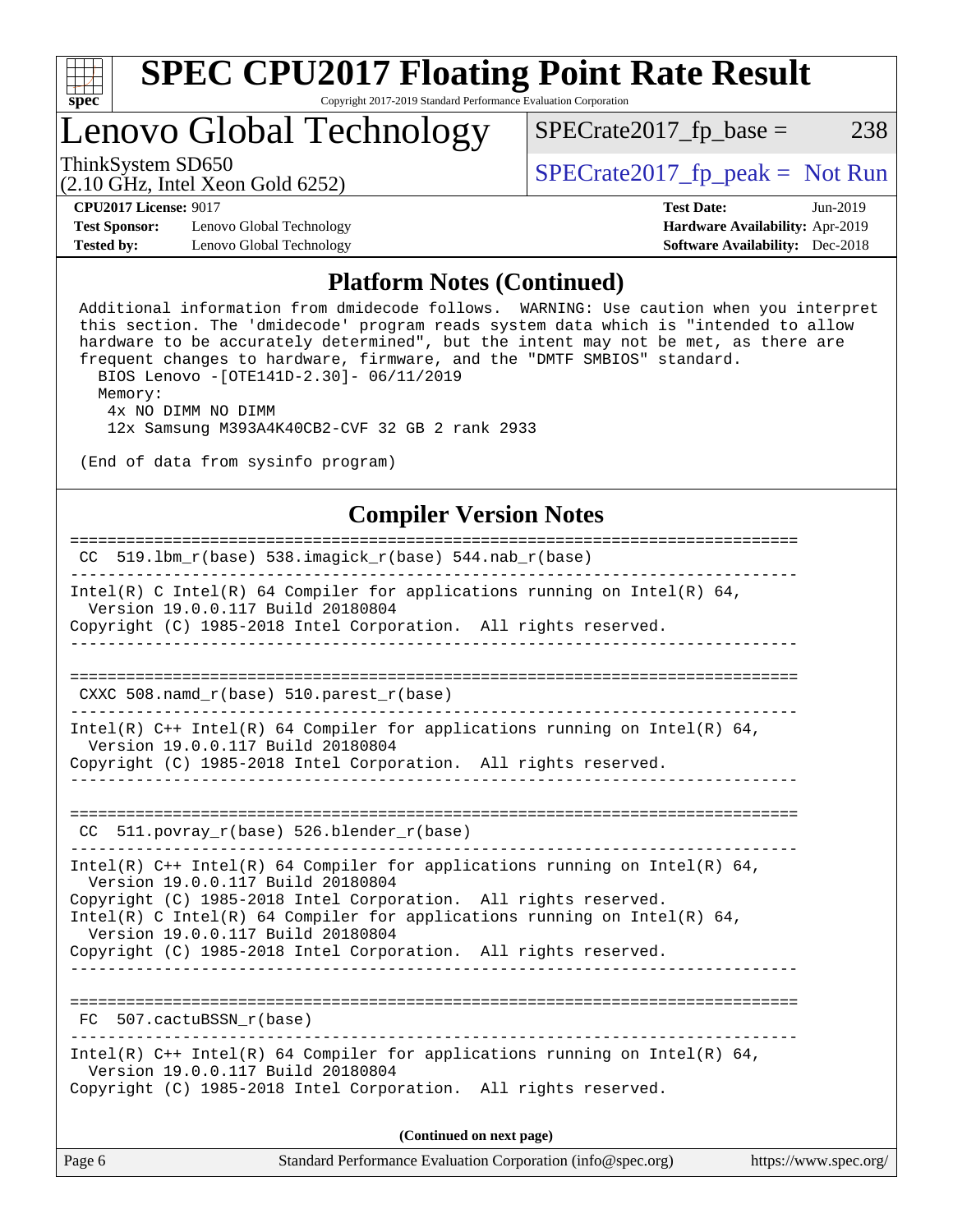

# **[SPEC CPU2017 Floating Point Rate Result](http://www.spec.org/auto/cpu2017/Docs/result-fields.html#SPECCPU2017FloatingPointRateResult)**

Copyright 2017-2019 Standard Performance Evaluation Corporation

### Lenovo Global Technology

ThinkSystem SD650<br>  $(2.10 \text{ GHz, Intel Yoon Gold } 6252)$  [SPECrate2017\\_fp\\_peak =](http://www.spec.org/auto/cpu2017/Docs/result-fields.html#SPECrate2017fppeak) Not Run

 $SPECrate2017_fp\_base = 238$ 

(2.10 GHz, Intel Xeon Gold 6252)

**[CPU2017 License:](http://www.spec.org/auto/cpu2017/Docs/result-fields.html#CPU2017License)** 9017 **[Test Date:](http://www.spec.org/auto/cpu2017/Docs/result-fields.html#TestDate)** Jun-2019 **[Test Sponsor:](http://www.spec.org/auto/cpu2017/Docs/result-fields.html#TestSponsor)** Lenovo Global Technology **[Hardware Availability:](http://www.spec.org/auto/cpu2017/Docs/result-fields.html#HardwareAvailability)** Apr-2019 **[Tested by:](http://www.spec.org/auto/cpu2017/Docs/result-fields.html#Testedby)** Lenovo Global Technology **[Software Availability:](http://www.spec.org/auto/cpu2017/Docs/result-fields.html#SoftwareAvailability)** Dec-2018

#### **[Compiler Version Notes \(Continued\)](http://www.spec.org/auto/cpu2017/Docs/result-fields.html#CompilerVersionNotes)**

| Intel(R) C Intel(R) 64 Compiler for applications running on Intel(R) 64,<br>Version 19.0.0.117 Build 20180804<br>Copyright (C) 1985-2018 Intel Corporation. All rights reserved.<br>Intel(R) Fortran Intel(R) 64 Compiler for applications running on Intel(R)<br>64, Version 19.0.0.117 Build 20180804<br>Copyright (C) 1985-2018 Intel Corporation. All rights reserved. |
|----------------------------------------------------------------------------------------------------------------------------------------------------------------------------------------------------------------------------------------------------------------------------------------------------------------------------------------------------------------------------|
|                                                                                                                                                                                                                                                                                                                                                                            |
| 503.bwaves r(base) 549.fotonik3d r(base) 554.roms r(base)<br>FC                                                                                                                                                                                                                                                                                                            |
| Intel(R) Fortran Intel(R) 64 Compiler for applications running on Intel(R)<br>64, Version 19.0.0.117 Build 20180804<br>Copyright (C) 1985-2018 Intel Corporation. All rights reserved.                                                                                                                                                                                     |
| 521.wrf $r(base)$ 527.cam4 $r(base)$<br>CC                                                                                                                                                                                                                                                                                                                                 |
| Intel(R) Fortran Intel(R) 64 Compiler for applications running on Intel(R)<br>64, Version 19.0.0.117 Build 20180804<br>Copyright (C) 1985-2018 Intel Corporation. All rights reserved.<br>Intel(R) C Intel(R) 64 Compiler for applications running on Intel(R) 64,<br>Version 19.0.0.117 Build 20180804<br>Copyright (C) 1985-2018 Intel Corporation. All rights reserved. |
|                                                                                                                                                                                                                                                                                                                                                                            |

### **[Base Compiler Invocation](http://www.spec.org/auto/cpu2017/Docs/result-fields.html#BaseCompilerInvocation)**

| C benchmarks:<br>$\text{icc -m64 -std=c11}$                                     |
|---------------------------------------------------------------------------------|
| $C_{++}$ benchmarks:<br>icpc -m64                                               |
| Fortran benchmarks:<br>ifort -m64                                               |
| Benchmarks using both Fortran and C:<br>$ifort$ -m64 $ice$ -m64 -std=c11        |
| Benchmarks using both $C$ and $C_{++}$ :<br>icpc -m64 icc -m64 -std=c11         |
| Benchmarks using Fortran, C, and C++:<br>icpc -m64 icc -m64 -std=c11 ifort -m64 |
|                                                                                 |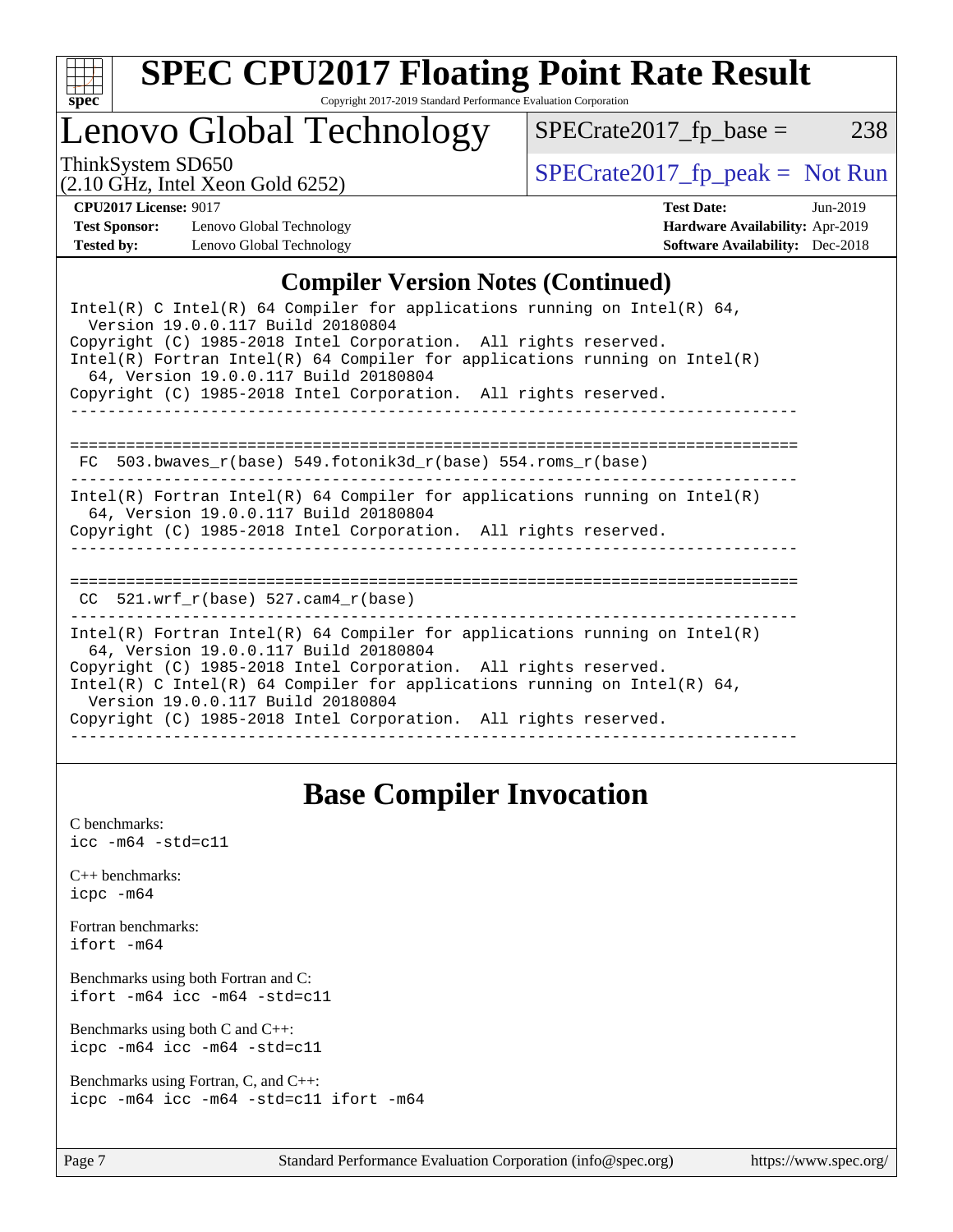

### Lenovo Global Technology

ThinkSystem SD650  $SPECrate2017$  fp\_peak = Not Run

 $SPECTate2017<sub>fr</sub> base = 238$ 

(2.10 GHz, Intel Xeon Gold 6252)

**[Test Sponsor:](http://www.spec.org/auto/cpu2017/Docs/result-fields.html#TestSponsor)** Lenovo Global Technology **[Hardware Availability:](http://www.spec.org/auto/cpu2017/Docs/result-fields.html#HardwareAvailability)** Apr-2019 **[Tested by:](http://www.spec.org/auto/cpu2017/Docs/result-fields.html#Testedby)** Lenovo Global Technology **[Software Availability:](http://www.spec.org/auto/cpu2017/Docs/result-fields.html#SoftwareAvailability)** Dec-2018

**[CPU2017 License:](http://www.spec.org/auto/cpu2017/Docs/result-fields.html#CPU2017License)** 9017 **[Test Date:](http://www.spec.org/auto/cpu2017/Docs/result-fields.html#TestDate)** Jun-2019

### **[Base Portability Flags](http://www.spec.org/auto/cpu2017/Docs/result-fields.html#BasePortabilityFlags)**

 503.bwaves\_r: [-DSPEC\\_LP64](http://www.spec.org/cpu2017/results/res2019q3/cpu2017-20190624-15491.flags.html#suite_basePORTABILITY503_bwaves_r_DSPEC_LP64) 507.cactuBSSN\_r: [-DSPEC\\_LP64](http://www.spec.org/cpu2017/results/res2019q3/cpu2017-20190624-15491.flags.html#suite_basePORTABILITY507_cactuBSSN_r_DSPEC_LP64) 508.namd\_r: [-DSPEC\\_LP64](http://www.spec.org/cpu2017/results/res2019q3/cpu2017-20190624-15491.flags.html#suite_basePORTABILITY508_namd_r_DSPEC_LP64) 510.parest\_r: [-DSPEC\\_LP64](http://www.spec.org/cpu2017/results/res2019q3/cpu2017-20190624-15491.flags.html#suite_basePORTABILITY510_parest_r_DSPEC_LP64) 511.povray\_r: [-DSPEC\\_LP64](http://www.spec.org/cpu2017/results/res2019q3/cpu2017-20190624-15491.flags.html#suite_basePORTABILITY511_povray_r_DSPEC_LP64) 519.lbm\_r: [-DSPEC\\_LP64](http://www.spec.org/cpu2017/results/res2019q3/cpu2017-20190624-15491.flags.html#suite_basePORTABILITY519_lbm_r_DSPEC_LP64) 521.wrf\_r: [-DSPEC\\_LP64](http://www.spec.org/cpu2017/results/res2019q3/cpu2017-20190624-15491.flags.html#suite_basePORTABILITY521_wrf_r_DSPEC_LP64) [-DSPEC\\_CASE\\_FLAG](http://www.spec.org/cpu2017/results/res2019q3/cpu2017-20190624-15491.flags.html#b521.wrf_r_baseCPORTABILITY_DSPEC_CASE_FLAG) [-convert big\\_endian](http://www.spec.org/cpu2017/results/res2019q3/cpu2017-20190624-15491.flags.html#user_baseFPORTABILITY521_wrf_r_convert_big_endian_c3194028bc08c63ac5d04de18c48ce6d347e4e562e8892b8bdbdc0214820426deb8554edfa529a3fb25a586e65a3d812c835984020483e7e73212c4d31a38223) 526.blender\_r: [-DSPEC\\_LP64](http://www.spec.org/cpu2017/results/res2019q3/cpu2017-20190624-15491.flags.html#suite_basePORTABILITY526_blender_r_DSPEC_LP64) [-DSPEC\\_LINUX](http://www.spec.org/cpu2017/results/res2019q3/cpu2017-20190624-15491.flags.html#b526.blender_r_baseCPORTABILITY_DSPEC_LINUX) [-funsigned-char](http://www.spec.org/cpu2017/results/res2019q3/cpu2017-20190624-15491.flags.html#user_baseCPORTABILITY526_blender_r_force_uchar_40c60f00ab013830e2dd6774aeded3ff59883ba5a1fc5fc14077f794d777847726e2a5858cbc7672e36e1b067e7e5c1d9a74f7176df07886a243d7cc18edfe67) 527.cam4\_r: [-DSPEC\\_LP64](http://www.spec.org/cpu2017/results/res2019q3/cpu2017-20190624-15491.flags.html#suite_basePORTABILITY527_cam4_r_DSPEC_LP64) [-DSPEC\\_CASE\\_FLAG](http://www.spec.org/cpu2017/results/res2019q3/cpu2017-20190624-15491.flags.html#b527.cam4_r_baseCPORTABILITY_DSPEC_CASE_FLAG) 538.imagick\_r: [-DSPEC\\_LP64](http://www.spec.org/cpu2017/results/res2019q3/cpu2017-20190624-15491.flags.html#suite_basePORTABILITY538_imagick_r_DSPEC_LP64) 544.nab\_r: [-DSPEC\\_LP64](http://www.spec.org/cpu2017/results/res2019q3/cpu2017-20190624-15491.flags.html#suite_basePORTABILITY544_nab_r_DSPEC_LP64) 549.fotonik3d\_r: [-DSPEC\\_LP64](http://www.spec.org/cpu2017/results/res2019q3/cpu2017-20190624-15491.flags.html#suite_basePORTABILITY549_fotonik3d_r_DSPEC_LP64) 554.roms\_r: [-DSPEC\\_LP64](http://www.spec.org/cpu2017/results/res2019q3/cpu2017-20190624-15491.flags.html#suite_basePORTABILITY554_roms_r_DSPEC_LP64)

**[Base Optimization Flags](http://www.spec.org/auto/cpu2017/Docs/result-fields.html#BaseOptimizationFlags)**

[C benchmarks](http://www.spec.org/auto/cpu2017/Docs/result-fields.html#Cbenchmarks):

[-xCORE-AVX2](http://www.spec.org/cpu2017/results/res2019q3/cpu2017-20190624-15491.flags.html#user_CCbase_f-xCORE-AVX2) [-ipo](http://www.spec.org/cpu2017/results/res2019q3/cpu2017-20190624-15491.flags.html#user_CCbase_f-ipo) [-O3](http://www.spec.org/cpu2017/results/res2019q3/cpu2017-20190624-15491.flags.html#user_CCbase_f-O3) [-no-prec-div](http://www.spec.org/cpu2017/results/res2019q3/cpu2017-20190624-15491.flags.html#user_CCbase_f-no-prec-div) [-qopt-prefetch](http://www.spec.org/cpu2017/results/res2019q3/cpu2017-20190624-15491.flags.html#user_CCbase_f-qopt-prefetch) [-ffinite-math-only](http://www.spec.org/cpu2017/results/res2019q3/cpu2017-20190624-15491.flags.html#user_CCbase_f_finite_math_only_cb91587bd2077682c4b38af759c288ed7c732db004271a9512da14a4f8007909a5f1427ecbf1a0fb78ff2a814402c6114ac565ca162485bbcae155b5e4258871) [-qopt-mem-layout-trans=3](http://www.spec.org/cpu2017/results/res2019q3/cpu2017-20190624-15491.flags.html#user_CCbase_f-qopt-mem-layout-trans_de80db37974c74b1f0e20d883f0b675c88c3b01e9d123adea9b28688d64333345fb62bc4a798493513fdb68f60282f9a726aa07f478b2f7113531aecce732043) [C++ benchmarks:](http://www.spec.org/auto/cpu2017/Docs/result-fields.html#CXXbenchmarks) [-xCORE-AVX2](http://www.spec.org/cpu2017/results/res2019q3/cpu2017-20190624-15491.flags.html#user_CXXbase_f-xCORE-AVX2) [-ipo](http://www.spec.org/cpu2017/results/res2019q3/cpu2017-20190624-15491.flags.html#user_CXXbase_f-ipo) [-O3](http://www.spec.org/cpu2017/results/res2019q3/cpu2017-20190624-15491.flags.html#user_CXXbase_f-O3) [-no-prec-div](http://www.spec.org/cpu2017/results/res2019q3/cpu2017-20190624-15491.flags.html#user_CXXbase_f-no-prec-div) [-qopt-prefetch](http://www.spec.org/cpu2017/results/res2019q3/cpu2017-20190624-15491.flags.html#user_CXXbase_f-qopt-prefetch) [-ffinite-math-only](http://www.spec.org/cpu2017/results/res2019q3/cpu2017-20190624-15491.flags.html#user_CXXbase_f_finite_math_only_cb91587bd2077682c4b38af759c288ed7c732db004271a9512da14a4f8007909a5f1427ecbf1a0fb78ff2a814402c6114ac565ca162485bbcae155b5e4258871) [-qopt-mem-layout-trans=3](http://www.spec.org/cpu2017/results/res2019q3/cpu2017-20190624-15491.flags.html#user_CXXbase_f-qopt-mem-layout-trans_de80db37974c74b1f0e20d883f0b675c88c3b01e9d123adea9b28688d64333345fb62bc4a798493513fdb68f60282f9a726aa07f478b2f7113531aecce732043) [Fortran benchmarks](http://www.spec.org/auto/cpu2017/Docs/result-fields.html#Fortranbenchmarks): [-xCORE-AVX2](http://www.spec.org/cpu2017/results/res2019q3/cpu2017-20190624-15491.flags.html#user_FCbase_f-xCORE-AVX2) [-ipo](http://www.spec.org/cpu2017/results/res2019q3/cpu2017-20190624-15491.flags.html#user_FCbase_f-ipo) [-O3](http://www.spec.org/cpu2017/results/res2019q3/cpu2017-20190624-15491.flags.html#user_FCbase_f-O3) [-no-prec-div](http://www.spec.org/cpu2017/results/res2019q3/cpu2017-20190624-15491.flags.html#user_FCbase_f-no-prec-div) [-qopt-prefetch](http://www.spec.org/cpu2017/results/res2019q3/cpu2017-20190624-15491.flags.html#user_FCbase_f-qopt-prefetch) [-ffinite-math-only](http://www.spec.org/cpu2017/results/res2019q3/cpu2017-20190624-15491.flags.html#user_FCbase_f_finite_math_only_cb91587bd2077682c4b38af759c288ed7c732db004271a9512da14a4f8007909a5f1427ecbf1a0fb78ff2a814402c6114ac565ca162485bbcae155b5e4258871) [-qopt-mem-layout-trans=3](http://www.spec.org/cpu2017/results/res2019q3/cpu2017-20190624-15491.flags.html#user_FCbase_f-qopt-mem-layout-trans_de80db37974c74b1f0e20d883f0b675c88c3b01e9d123adea9b28688d64333345fb62bc4a798493513fdb68f60282f9a726aa07f478b2f7113531aecce732043) [-auto](http://www.spec.org/cpu2017/results/res2019q3/cpu2017-20190624-15491.flags.html#user_FCbase_f-auto) [-nostandard-realloc-lhs](http://www.spec.org/cpu2017/results/res2019q3/cpu2017-20190624-15491.flags.html#user_FCbase_f_2003_std_realloc_82b4557e90729c0f113870c07e44d33d6f5a304b4f63d4c15d2d0f1fab99f5daaed73bdb9275d9ae411527f28b936061aa8b9c8f2d63842963b95c9dd6426b8a) [-align array32byte](http://www.spec.org/cpu2017/results/res2019q3/cpu2017-20190624-15491.flags.html#user_FCbase_align_array32byte_b982fe038af199962ba9a80c053b8342c548c85b40b8e86eb3cc33dee0d7986a4af373ac2d51c3f7cf710a18d62fdce2948f201cd044323541f22fc0fffc51b6) [Benchmarks using both Fortran and C](http://www.spec.org/auto/cpu2017/Docs/result-fields.html#BenchmarksusingbothFortranandC): [-xCORE-AVX2](http://www.spec.org/cpu2017/results/res2019q3/cpu2017-20190624-15491.flags.html#user_CC_FCbase_f-xCORE-AVX2) [-ipo](http://www.spec.org/cpu2017/results/res2019q3/cpu2017-20190624-15491.flags.html#user_CC_FCbase_f-ipo) [-O3](http://www.spec.org/cpu2017/results/res2019q3/cpu2017-20190624-15491.flags.html#user_CC_FCbase_f-O3) [-no-prec-div](http://www.spec.org/cpu2017/results/res2019q3/cpu2017-20190624-15491.flags.html#user_CC_FCbase_f-no-prec-div) [-qopt-prefetch](http://www.spec.org/cpu2017/results/res2019q3/cpu2017-20190624-15491.flags.html#user_CC_FCbase_f-qopt-prefetch) [-ffinite-math-only](http://www.spec.org/cpu2017/results/res2019q3/cpu2017-20190624-15491.flags.html#user_CC_FCbase_f_finite_math_only_cb91587bd2077682c4b38af759c288ed7c732db004271a9512da14a4f8007909a5f1427ecbf1a0fb78ff2a814402c6114ac565ca162485bbcae155b5e4258871) [-qopt-mem-layout-trans=3](http://www.spec.org/cpu2017/results/res2019q3/cpu2017-20190624-15491.flags.html#user_CC_FCbase_f-qopt-mem-layout-trans_de80db37974c74b1f0e20d883f0b675c88c3b01e9d123adea9b28688d64333345fb62bc4a798493513fdb68f60282f9a726aa07f478b2f7113531aecce732043) [-auto](http://www.spec.org/cpu2017/results/res2019q3/cpu2017-20190624-15491.flags.html#user_CC_FCbase_f-auto) [-nostandard-realloc-lhs](http://www.spec.org/cpu2017/results/res2019q3/cpu2017-20190624-15491.flags.html#user_CC_FCbase_f_2003_std_realloc_82b4557e90729c0f113870c07e44d33d6f5a304b4f63d4c15d2d0f1fab99f5daaed73bdb9275d9ae411527f28b936061aa8b9c8f2d63842963b95c9dd6426b8a) [-align array32byte](http://www.spec.org/cpu2017/results/res2019q3/cpu2017-20190624-15491.flags.html#user_CC_FCbase_align_array32byte_b982fe038af199962ba9a80c053b8342c548c85b40b8e86eb3cc33dee0d7986a4af373ac2d51c3f7cf710a18d62fdce2948f201cd044323541f22fc0fffc51b6) [Benchmarks using both C and C++](http://www.spec.org/auto/cpu2017/Docs/result-fields.html#BenchmarksusingbothCandCXX): [-xCORE-AVX2](http://www.spec.org/cpu2017/results/res2019q3/cpu2017-20190624-15491.flags.html#user_CC_CXXbase_f-xCORE-AVX2) [-ipo](http://www.spec.org/cpu2017/results/res2019q3/cpu2017-20190624-15491.flags.html#user_CC_CXXbase_f-ipo) [-O3](http://www.spec.org/cpu2017/results/res2019q3/cpu2017-20190624-15491.flags.html#user_CC_CXXbase_f-O3) [-no-prec-div](http://www.spec.org/cpu2017/results/res2019q3/cpu2017-20190624-15491.flags.html#user_CC_CXXbase_f-no-prec-div) [-qopt-prefetch](http://www.spec.org/cpu2017/results/res2019q3/cpu2017-20190624-15491.flags.html#user_CC_CXXbase_f-qopt-prefetch) [-ffinite-math-only](http://www.spec.org/cpu2017/results/res2019q3/cpu2017-20190624-15491.flags.html#user_CC_CXXbase_f_finite_math_only_cb91587bd2077682c4b38af759c288ed7c732db004271a9512da14a4f8007909a5f1427ecbf1a0fb78ff2a814402c6114ac565ca162485bbcae155b5e4258871) [-qopt-mem-layout-trans=3](http://www.spec.org/cpu2017/results/res2019q3/cpu2017-20190624-15491.flags.html#user_CC_CXXbase_f-qopt-mem-layout-trans_de80db37974c74b1f0e20d883f0b675c88c3b01e9d123adea9b28688d64333345fb62bc4a798493513fdb68f60282f9a726aa07f478b2f7113531aecce732043) [Benchmarks using Fortran, C, and C++:](http://www.spec.org/auto/cpu2017/Docs/result-fields.html#BenchmarksusingFortranCandCXX) [-xCORE-AVX2](http://www.spec.org/cpu2017/results/res2019q3/cpu2017-20190624-15491.flags.html#user_CC_CXX_FCbase_f-xCORE-AVX2) [-ipo](http://www.spec.org/cpu2017/results/res2019q3/cpu2017-20190624-15491.flags.html#user_CC_CXX_FCbase_f-ipo) [-O3](http://www.spec.org/cpu2017/results/res2019q3/cpu2017-20190624-15491.flags.html#user_CC_CXX_FCbase_f-O3) [-no-prec-div](http://www.spec.org/cpu2017/results/res2019q3/cpu2017-20190624-15491.flags.html#user_CC_CXX_FCbase_f-no-prec-div) [-qopt-prefetch](http://www.spec.org/cpu2017/results/res2019q3/cpu2017-20190624-15491.flags.html#user_CC_CXX_FCbase_f-qopt-prefetch) [-ffinite-math-only](http://www.spec.org/cpu2017/results/res2019q3/cpu2017-20190624-15491.flags.html#user_CC_CXX_FCbase_f_finite_math_only_cb91587bd2077682c4b38af759c288ed7c732db004271a9512da14a4f8007909a5f1427ecbf1a0fb78ff2a814402c6114ac565ca162485bbcae155b5e4258871) [-qopt-mem-layout-trans=3](http://www.spec.org/cpu2017/results/res2019q3/cpu2017-20190624-15491.flags.html#user_CC_CXX_FCbase_f-qopt-mem-layout-trans_de80db37974c74b1f0e20d883f0b675c88c3b01e9d123adea9b28688d64333345fb62bc4a798493513fdb68f60282f9a726aa07f478b2f7113531aecce732043) [-auto](http://www.spec.org/cpu2017/results/res2019q3/cpu2017-20190624-15491.flags.html#user_CC_CXX_FCbase_f-auto) [-nostandard-realloc-lhs](http://www.spec.org/cpu2017/results/res2019q3/cpu2017-20190624-15491.flags.html#user_CC_CXX_FCbase_f_2003_std_realloc_82b4557e90729c0f113870c07e44d33d6f5a304b4f63d4c15d2d0f1fab99f5daaed73bdb9275d9ae411527f28b936061aa8b9c8f2d63842963b95c9dd6426b8a) [-align array32byte](http://www.spec.org/cpu2017/results/res2019q3/cpu2017-20190624-15491.flags.html#user_CC_CXX_FCbase_align_array32byte_b982fe038af199962ba9a80c053b8342c548c85b40b8e86eb3cc33dee0d7986a4af373ac2d51c3f7cf710a18d62fdce2948f201cd044323541f22fc0fffc51b6)